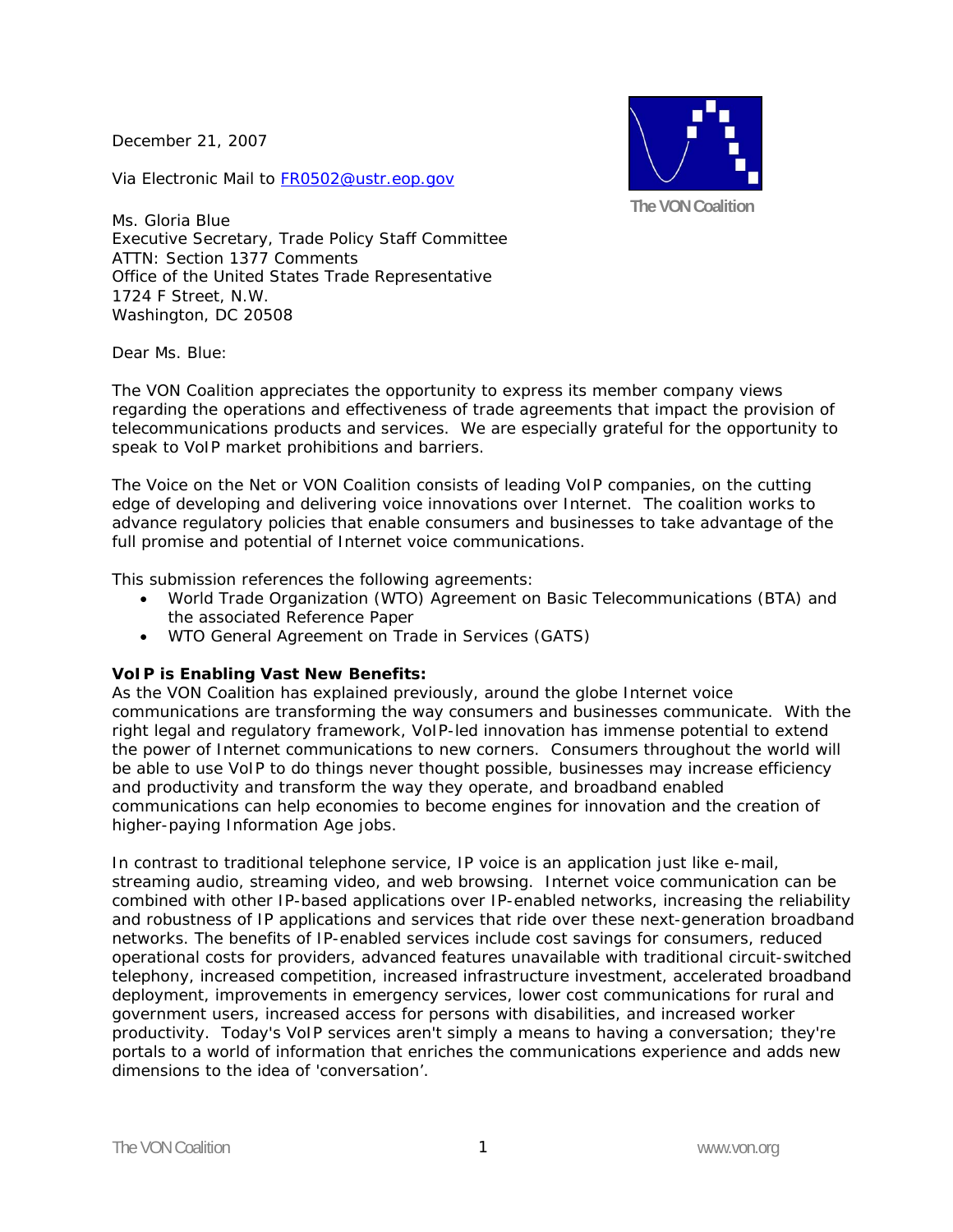With limited governmental action, VoIP can and will continue to create new opportunities for businesses and consumers across the globe. Opening markets to VoIP services around the globe is critical for spurring new competition and opportunity – allowing consumers and businesses to communicate more affordably, more productively, and in entirely new ways not possible with legacy communication systems.

And the best is yet ahead. The next wave of VoIP driven benefits can facilitate transformative improvements in the way we communicate. Soon a voice component can be added to any type of device, application or service that uses a microprocessor or touches the Internet. Already making a call can be just a click away. By disconnecting voice from the underlying infrastructure, voice innovation can now take place at Internet speed, allowing breakthrough advances in the way we communicate, incorporate video, and data.

Yet, as the International Telecommunications Union points out in its "Trends in Telecommunication Reform 2007":

*"Despite obvious benefits, VoIP also challenges traditional telecommunication business models, leading some countries to try to ban or limit VoIP. In many countries, incumbents have resisted offering VoIP services to protect their lucrative long-distance and international call revenues. In the process they have tried to convince regulators and policy-makers to ban or restrict other service providers from doing so. Today, however, the number of countries in which VoIP has been legalized is greater than the number of countries where it is banned."* 

## **Consistent Policies Can Unleash VoIP's Inherent Advantages**

While country regulatory frameworks affecting VoIP vary around the globe, the VON Coalition has outlined a few basic principles which nonetheless should remain constant:

- VoIP is not a new kind of telephone service, but a whole new frontier in communications. VoIP is much more than a substitute for traditional circuit-switched telephone service. VoIP permits the integration of voice, data, and other IP applications enabling a host of breakthrough applications and services not possible with traditional circuit-switched networks.
- VoIP is the test case for the broader regulation of variety of new, emerging, and yet unknown IP-enabled technologies and services (e.g., IPTV). VoIP is the first in a subset of an expansive new class of global applications that run over the Internet. What happens with Internet voice will impact a wide variety of future innovations and services.
- Rather than automatically applying yesterday's rules, VoIP requires a new forwardlooking framework. It should not be governed by rigorous, outdated, or complex regulations controlling traditional circuit-switched telephone service.
- Reflexive application of legacy telecom regulations to VoIP will stifle the growth of cutting edge IP-enabled technologies and services that converge voice and data in entirely new ways, are not possible in legacy phone networks, and can lift economies and lead to vast economic and productivity improvements.
- Unilateral action by broadband providers to stall, stifle, or stop VoIP applications can hamper the Internet's inherent advantages to provide users and business with new opportunity. Consumers should be allowed to use any device, application, or service on the Internet that they choose. Indeed, the openness of the Internet has been its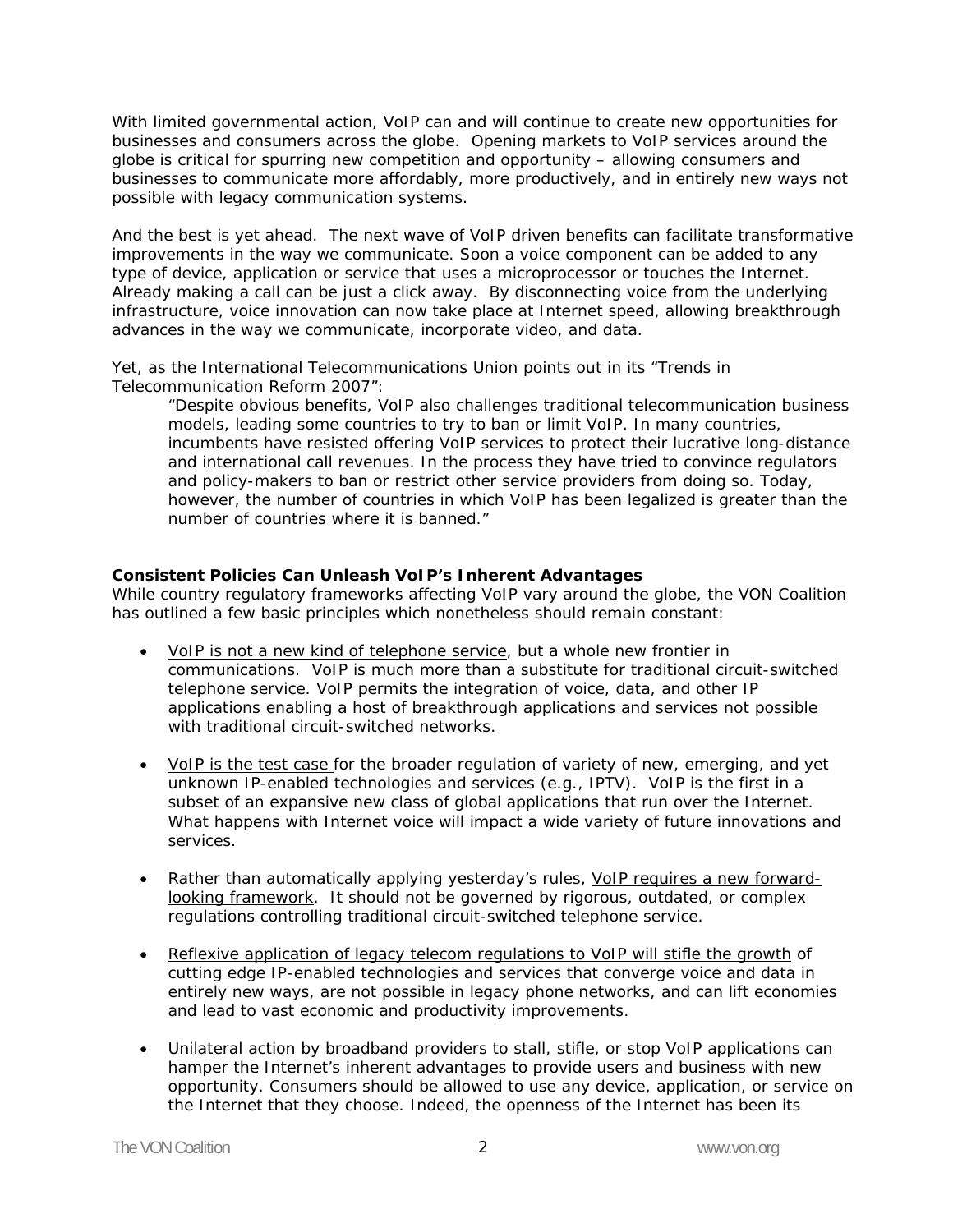defining hallmark, and such openness is critical to unlocking the vast future potential of Internet communications. At the same time, consumers should not be prevented from lawfully using the bandwidth for which they contract and pay.

- To the extent that regulation becomes necessary, VoIP regulation should be limited to VoIP services marketed as replacements for traditional telephone services –*e.g.*, twoway PSTN interconnected VoIP -- and be considered only where markets forces fail to achieve clearly defined public interest objectives.
- The VON Coalition recognizes that there are important social policy obligations like emergency access that have yet to be fulfilled by some types of VoIP services, such as those that substitute for the traditional telephone in a home. Vast progress has been made and policymakers are coming to recognize that Internet-enabled communications often can have inherent advantages in an emergency. However, application of emergency access rules to web sites, click-to-dial services, 1-way PSTNout interconnected voice services, and other VoIP services that are not a replacement for traditional home/business phone services could actually harm public safety, stifle innovations critical to people with disabilities, stall competition, and limit access to innovative and evolving communication options where there is no expectation of placing an emergency call.

## **Market Barriers Are Stifling Benefits.**

As broadband penetration continues to escalate around the globe, a few countries and companies have taken steps to erect barriers that limit consumers and businesses from taking advantage of the full promise and potential of Internet based services like VoIP. These actions, detailed here, help stifle Internet based voice competition, prevent U.S. troops and business travelers from calling home, and limit investment in new markets. As VoIP technology gets integrated into more types of software and web applications, the barriers to VoIP that are created in one area will inhibit a much wider range of applications, services, and devices in others.

Several countries that have kept entry barriers high for traditional voice services have also applied these same high barriers to Internet technologies, thus restricting VoIP entry. In other cases, ambiguities about VoIP service classification have allowed incumbent phone companies to unilaterally block or restricted the ability of any entity, foreign or domestic, to supply VoIP services over their broadband network. In some cases access to and the cost of telephone number fees can be a significant barrier to market entry, as is the ability to interconnect to the legacy PSTN network. And Incumbent phone companies have been using their might within the telecom infrastructure to hold back the growth of the VOIP market.

In some cases, incumbent telephone carriers who also control the broadband network have unilaterally blocked users from communicating with VoIP over their broadband network. In several of these cases, the regulator has been complicit in efforts to curtail Internet voice communication. It doesn't just impact a call to a loved one or business colleague, it also threatens to disconnect U.S. troops serving oversees from their families, and thwart the kind of communications essential for lifting economies into the information age.

Indeed the state of VoIP regulation is changing quickly. As the ITU points out<sup>1</sup>, a growing number of countries have or are about to legalize VoIP, including, Algeria, Ghana, Kenya, Mauritius, Nigeria, Somalia, South Africa, Tanzania and Uganda. Nonetheless, there are

<sup>-</sup><sup>1</sup> ITU's Trends in Telecommunication Reform 2007, page 18.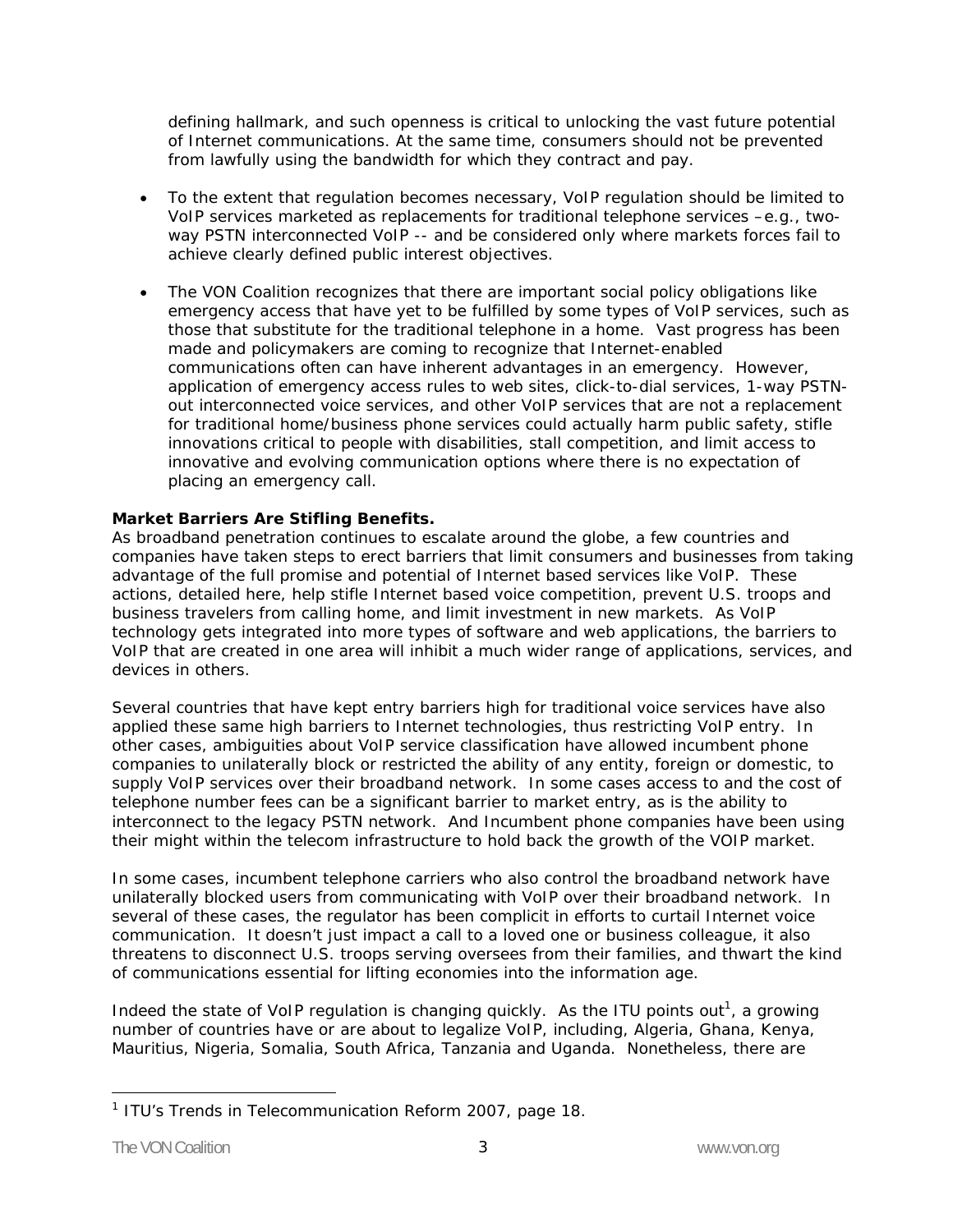significant barriers around the globe that thwart businesses and consumers from taking advantage of new and innovative ways to communicate.

## **Country Specific VoIP Barriers:**

#### **India**:

India only legalized VoIP in 2002, and still maintains enormously significant barriers to VoIP market entry by competitive providers, including non-Indian companies. For example, a provider of VoIP interconnected to the PSTN (phone-to-phone) must pay extraordinarily high license fees by international standards which creates a significant market entry barrier. In addition, Telecom Regulatory Authority of India (TRAI) has established stringent rules prohibiting VoIP providers from directly interconnecting to the PSTN to terminate calls, and specifically prohibits any VoIP provider from terminating calls to the Indian PSTN whether to a landline or mobile operator, thereby curbing the growth of VoIP in India and limiting the potential of the technology to expand communications opportunities. This means that competitive VoIP providers cannot offer services that enable users – business or residential - to connect to the Indian PSTN. Such a barrier makes it significantly more difficult for new providers to enter the Indian market and offer services that compete with incumbent telephone companies, and it makes it harder for India to become the back office for other businesses located around the globe.

In May of 2007, TRAI released a recommendation for a major functional and structural revamp of Internet Services including proposals to reduce limitations on ISPs who offer VoIP services<sup>2</sup>. While an important first step, not all of TRAI's recommendations were adopted by the India Department of Telecom (DOT). For example, ISP licensees who offer VoIP services still are still prohibited from originating and terminating calls to the Indian PSTN. Thus, the Indian government needs to take further steps to enable competitive ISPs to offer Indian consumers with VoIP services that can make and receive calls to the PSTN.

India also has taken steps to allow non-Indian companies to obtain Universal Access Service Licenses (UASL), a flexible license that enables them to offer fixed, mobile, and Internet/broadband services in a technology-neutral fashion. $3$  However, due to the recent controversy on spectrum allocations for mobile services, there is a current freeze on even accepting new UASL applications. As of now, some 30 odd applicants are waiting for approximately 500 licenses. So, the Indian government should be encouraged to expeditiously granting these pending UASL licenses.

<sup>2</sup> See http://www.trai.gov.in/trai/upload/Pressreleases/460/pr10may07no45.pdf. Some of the proposals included:

- Restrictive Provision regarding usage of PC to make Internet telephony calls has been done away with."
- "All ISPs have been permitted to provide Internet telephony without any additional license."
- "The restrictions presently imposed for provision of the Internet telephony have been removed. Now any device or adopter conforming to the Standards of International Agencies can be used to make Internet telephony calls within India as well as abroad"
- "Provision of Unified Messaging Service (UMS) has been permitted to ISP licensees"
- In addition, customers are given ability to access the content of their choice on the Net (net neutrality).

 $3A$  UASL applicant must be a company registered in India, however, it can have up to a maximum of 74% Foreign Investment (direct plus indirect).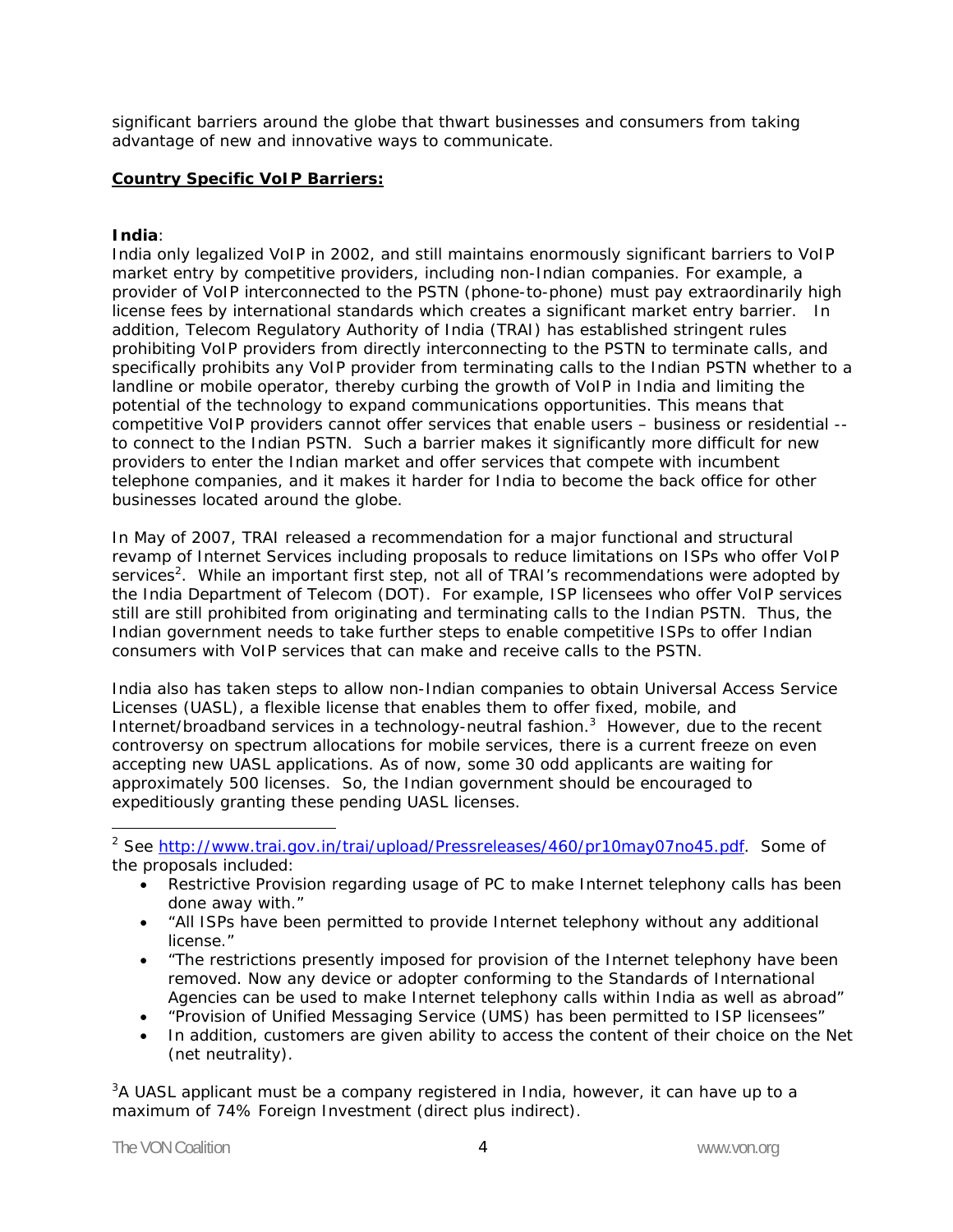There is still more work to be done, however, and the VON Coalition urges hopes that TRAI and DOT to eliminate the ISP restriction on originating/terminating calls to the PSTN, promptly grant UASL license applications, ensure that Internet based applications provided globally over the Internet are exempted from domestic regulation, and continue to adopt policies that enhance competition by enabling other categories of service providers to offer VoIP services that directly interconnect to the PSTN.

## **China**:

According to industry experts, with broadband subscribers expected to reach 144 million by 2011, the opportunity for Chinese businesses and consumers to benefit from VoIP is immense. Yet, the imposition of strict criteria on licensing and belated market entry at home is delaying VoIP's benefits and harming competition. Industry experts predict swift VoIP growth and vast consumer benefits, if China eases its restrictions on VoIP termination to the public switched telephone network (PSTN).<sup>4</sup> Yet, strict licensing criteria and delayed market entry have reduced the likelihood of being able to provide robust VOIP services in markets for several years. The question is whether China will allow entry sooner and gain from its advantages or further delay entry and lose out on enormous economic benefits.

China employs a licensing system which requires approval by the Ministry of Information Industry (MII) or its local offices in each province to operate within both the basic telecom service market and the value-added service market. MII has controlled the VoIP market's growth by granting VoIP licenses only to China Netcom and China Telecom, the two major fixed carriers. The U.S. Department of Commerce's Foreign Commercial Service<sup>5</sup> has said that it believes that there will be difficulties for VOIP service providers to enter the web phone service market in China before: 1) the existing web phone service trials are proven successful (two incumbents were authorized to run trial services in September 2005), 2) web phone service is allowed countrywide, and 3) other basic telecom carriers in China also launch their own web phone service.

The following VoIP restrictions still exist in the Chinese marketplace and have not changed since the USTR's last report:

- **Class 5 VoIP Services (***i.e.,* **local calls):** 
	- 1. PC-to-PC calls are not regulated today (although not officially licensed either), however there have been openly-known efforts by Chinese carriers to block the TCP/IP ports used for such calls, or artificially introduce delays and jitters to degrade the voice quality.
	- 2. PC-to-Phone calls are officially prohibited, as when a call is terminated on the PSTN, it is considered a basic telecom service. Although in reality, there exists a grey market for PC-to-phone calls offered through resellers of tier-2/3 carriers.
	- 3. Phone-to-Phone calls via an Integrated Access Device (IAD) or SIP phones that connect through a broadband network are officially prohibited.

 $\overline{a}$ 

<sup>&</sup>lt;sup>4</sup> VoIP subscribership could grow to 70 million by 2011 if China eases its restrictions on VoIP termination to the public switched telephone network

<sup>(</sup>PSTN)http://findarticles.com/p/articles/mi\_m0EIN/is\_2007\_Jan\_16/ai\_n17117006 5 http://www.buyusainfo.net/docs/x\_5717215.pdf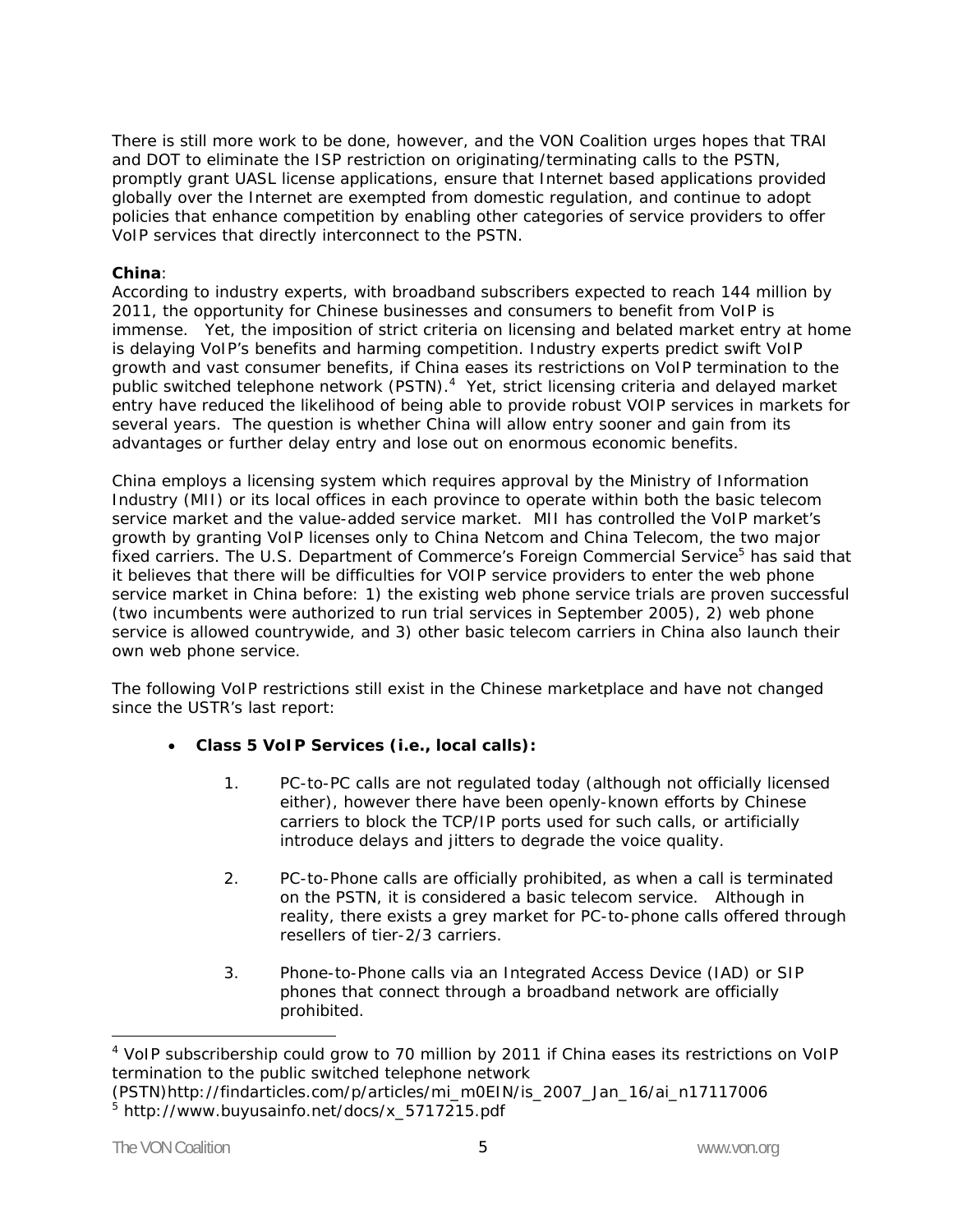- 4. PC-to-PC calls are not regulated today (although not officially licensed either), however there have been openly-known efforts by Chinese carriers to block the TCP/IP ports used for such calls, or artificially introduce delays and jitters to degrade the voice quality.
- 5. The "web phone" service (or Soft Client/PC Client as it is referred to in China) trials were conducted by China Telecom and China Netcom in limited regions – *e.g*.,for PC-to-Phone services. However, these trials have been limited, and it is not clear that non-Chinese companies have been invited to participate.

## • **Class 4 and Class 2 VoIP Services (Local tandem and long-distance calls):**

- 1. All fixed-line carriers offer these VoIP services today (*e.g*., the VoIP Long Distance calling cards), although in reality, many of the calls are still routed via the traditional circuit-switching network. . . this is just one way for the operators to offer reduced LD tariff without having to get approval from MII.
- 2. Other than interconnection for international long-distance calls, foreign entities have no freedom to compete in this market, as it is again part of the basic telecom service category. Furthermore, only domestic carriers own the network infrastructure for the class 4 and class 2 services.

Therefore, to foster competition in China's VoIP marketplace, the Chinese government needs to eliminate the restrictions noted above and open the marketplace to non-Chinese companies, as well as provide for an independent Chinese telecom regulator separate from its role as operator of China Telecom its largest telecom operator.

For now, U.S. firms can only partner with local ISPs that have good business relationship with the incumbent telecom carriers to provide services to corporate users and act as resellers of the long-distance calling services of the telecom carriers. However, even when partnered with a local provider, barriers have been erected.

Therefore, the VON Coalition urges Chinese government to immediately take action to:

- (1) Allow class 5 VoIP service providers to offer VoIP services that interconnect with the PSTN – *e.g*., PC-to-phone, phone-to-phone, and phone-to-PC. Additionally, clarify that PC-to-PC phone services are permitted and not licensed.
- (2) Allow non-Chinese companies to offer class 2, 4, and 5 VoIP services within China and eliminate the requirement that a Chinese national own more the 50% of the license-holder.
- (3) Ultimately, the Chinese government should eliminate the burdensome, expensive, and time consuming VoIP licensing regime altogether and instead allow VoIP providers, whether Chinese or foreign-based, to sell services within China provided they meet minimal conditions for service established by the regulator (similar to the European Union's telecom framework).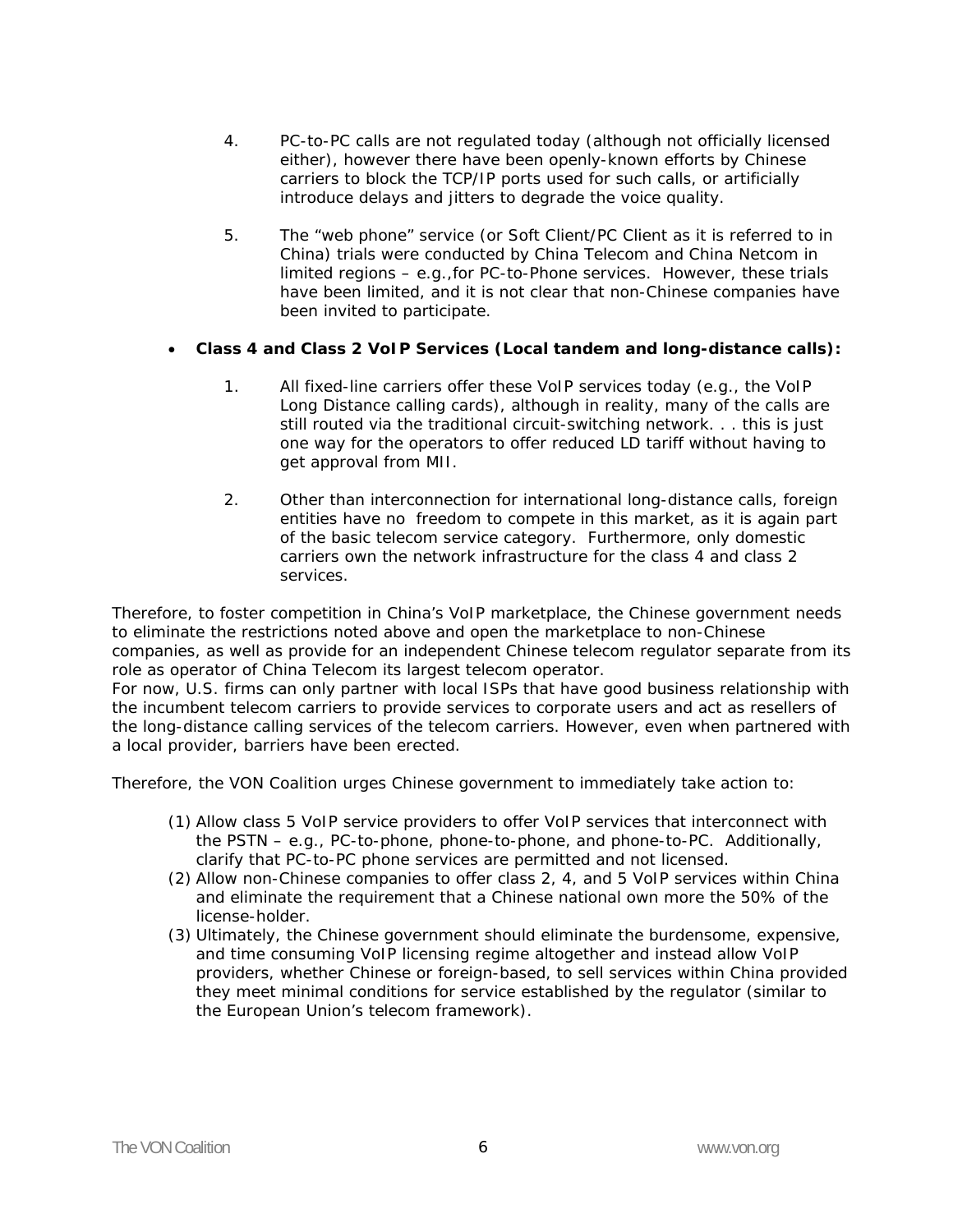### **Kuwait:**

The VON Coalition is concerned that in Kuwait there are reports that VoIP providers have been harassed, raided, and subject to physical assaults.<sup>6</sup> Apparently, four government bodies including the Ministry of Interior, Ministry of Communications, Kuwait Municipality and General Customs Department have launched an effort to thwart Internet calling by raiding all suspected houses and shops utilizing VoIP and to arrest all those involved in the trade including providers, employees, and consumers.<sup>7</sup> In addition, a number of websites offering Internet enabled voice services have been blocked by Internet Service Providers (ISPs) upon instructions from the Ministry of Communications (MoC) – including U.S. VoIP based web sites.<sup>8</sup> This is especially troubling for the approximately 15,000 US troops stationed in Kuwait and their ability to call home. VoIP services are especially popular with US troops serving overseas.<sup>9</sup> It is precisely for these reasons that Congress last year passed the Call Home Act of 2006 (S. 2653) – to ensure that armed forces personnel serving overseas are able to affordably call home including through the "deployment of new technology such as voice over internet protocol" and by seeking "agreements with foreign governments to reduce international surcharges on such telephone calls."

The VON Coalition urges Kuwait to act immediately to stop the harassment of VoIP businesses and consumers, to prevent the blocking of Internet calling, and adopt basic Internet freedoms to ensure that consumers are allowed to use any device, application, or service on the Internet<sup>10</sup>. Further, Kuwait should move swiftly to adopt an open and competitive VoIP policy framework.

# **United Arab Emirates (UAE)**

UAE is thwarting its other efforts to open up its markets by closing off all VoIP communication options. In 2001, the UAE successfully prosecuted people who attempted to bypass Etisalat's exclusive telecommunications access. Two people who set up a voice-over Internet protocol (VoIP) router were sentenced to three months in jail plus a substantial fine.11

UAE now is blocking access to a variety of VoIP services.<sup>12</sup> This outrageous and unpopular effort to block valuable new Internet based services can thwart UAE's efforts to become a gateway for trade and communication. While consumers and businesses have lost an important communication option, the only beneficiary has been Etisalat's profits which jumped following the VoIP ban to \$403 million, 30 percent more than the same period the previous year and leaped further in the forth quarter by 41 percent.<sup>13</sup>

http://hraunfoss.fcc.gov/edocs\_public/attachmatch/DOC-260435A1.pdf

<sup>6</sup> http://www.arabtimesonline.com/arabtimes/kuwait/Viewdet.asp?ID=9788&cat=a

<sup>&</sup>lt;sup>7</sup> http://intlxpatr.wordpress.com/2007/08/07/stealing-kuwaits-telephone-resources/ 8 http://www.arabtimesonline.com/arabtimes/kuwait/Viewdet.asp?ID=9870&cat=a

<sup>&</sup>lt;sup>9</sup> http://www.vonplus.org/benefits/Benefits%20webpage/Military%20Families.pdf  $10$  The FCC has adopted four principles for preserving and promoting the open and interconnected nature of the public Internet, at:

<sup>11</sup> Eman Abdullah & Joanna Langley, *Firm To Appeal in Internet Phone Call Case*, Gulf News, June 25, 2001. 12

See TRA FAQ on regulatory aspects of VoIP in the UAE at http://www.tra.ae/pdf/policies\_regulations/FAQVoIPFinal.pdf

<sup>13</sup>

http://www.miami.com/mld/mercurynews/business/15827063.htm?source=rss&channel=mer curynews\_business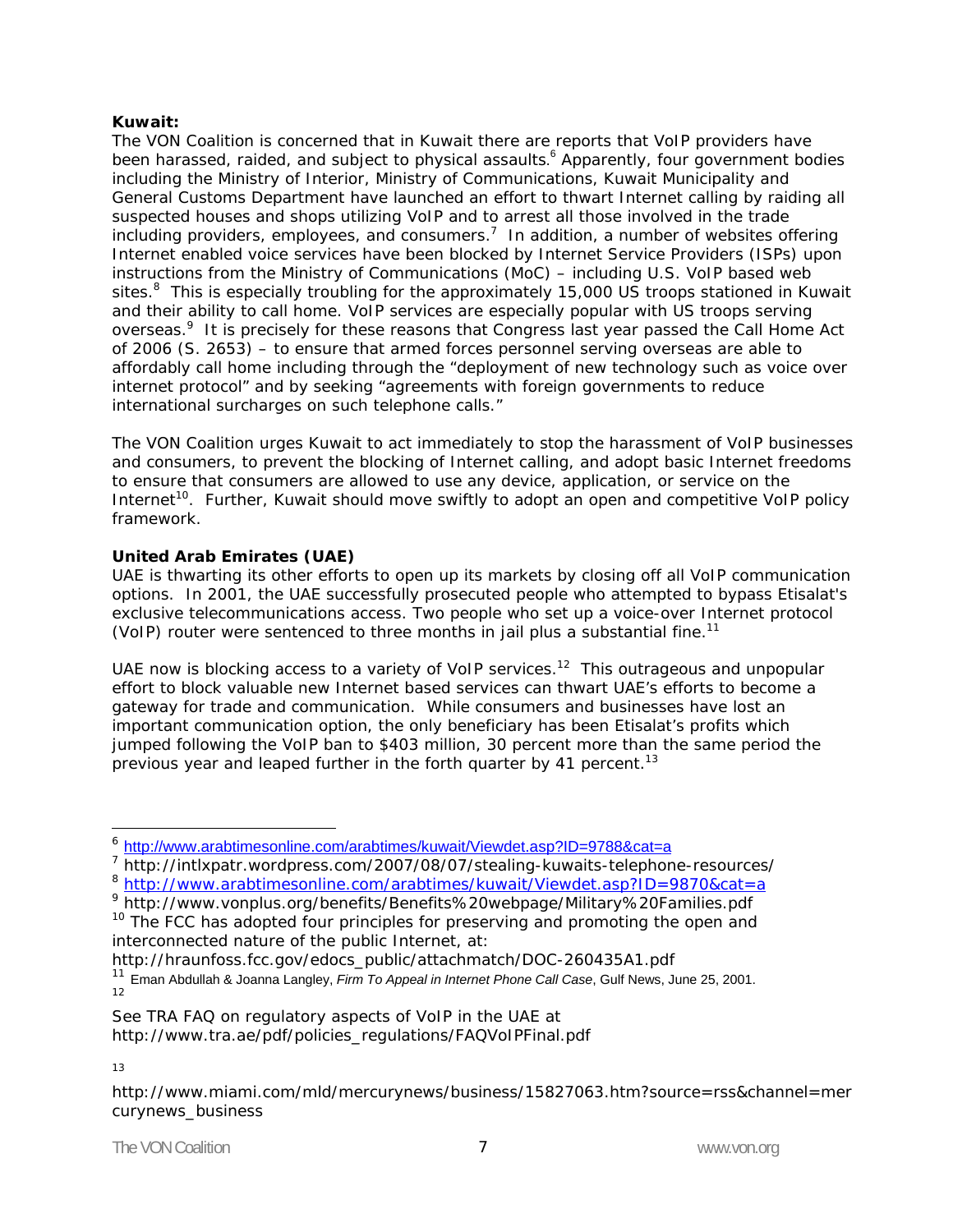According to press reports, the director general of the UAE Telecommunications Regulatory Authority (TRA), Mohamed Al Ghanim has stated categorically that the UAE market will not be opened up to VoIP services, and that voice services will remain the exclusive domain of the country's two licensed integrated operators: Etisalat and du.<sup>14</sup> And while work may be underway on a framework to legalize VoIP, no timetable has been given.<sup>15</sup>

The UAE's Telecommunications Regulatory Authority (TRA) has now gone so far as to ban and block Virtual Private Network (VPN) services that allow users to communicate by comparing them to banned pornography.<sup>16</sup>

The VON Coalition urges the UAE to act immediately to prevent the blocking of Internet calling and adopt basic Internet freedoms to ensure that consumers are allowed to use any device, application, or service on the Internet<sup>17</sup>. Further, the UAE should move swiftly to adopt an open and competitive VoIP policy framework.

## **Africa**

Within Africa, there are currently eight countries where VoIP is more or less legal. 36 out of 54 countries and territories in Africa forbid the use of VoIP by regulation or by law.<sup>18</sup> Of these 36 countries, 30 have only one international gateway. Where it has been legalized, there has been an uptake in broadband adoption and the availability of "triple play" services. Throughout Africa, the VON Coalition encourages increased efforts to open and liberalize markets and help consumers and businesses leapfrog into the digital communications realm.

## **Armenia**

-

Armentel (the monopoly telephone provider) has successfully taken action against VoIP providers to prevent them from originating or terminating international voice calls on its network, on the basis of this being a breach of the exclusive rights awarded via its license.<sup>19</sup> Previously, Armentel had abused its monopoly power. The company had cut-off the telephone lines of some Internet Service Providers (ISP) without prior notification, suspecting them of providing VoIP service in Armenia.<sup>20</sup> Then in January of 2007, hundreds of owners and employees of Armenian firms providing VoIP rallied in the streets of Yerevan in protest against a Public Services Regulatory Commission (PSRC) ruling on January 8 upholding the operator's monopoly over VoIP and allowing ArmenTel to restrict or even block altogether competitors' access to VoIP.

Further in May Armentel submitted a formal request to the PSRC asking for permission to raise VoIP tariffs -- a near doubling of the current amount it charges customers per month on

http://hraunfoss.fcc.gov/edocs\_public/attachmatch/DOC-260435A1.pdf

 $14$  "TRA: VoIP will not be liberalised in UAE",

http://www.itp.net/news/details.php?id=22831&category= 15

http://www.khaleejtimes.com/DisplayArticleNew.asp?xfile=data/business/2006/November/bu siness\_November603.xml&section=business

<sup>&</sup>lt;sup>16</sup> http://www.itp.net/news/503631-tra-outlines-illegality-of-voip-unblocking-site

 $17$  The FCC has adopted four principles for preserving and promoting the open and interconnected nature of the public Internet, at:

<sup>&</sup>lt;sup>18</sup> According to "Balancing Act's African VoIP Markets", February 2007 19

http://ec.europa.eu/information\_society/activities/internationalrel/docs/pi\_study\_rus\_ukr\_ar m\_azerb\_bel\_geor\_kaz\_mold/4\_armenia.pdf

<sup>&</sup>lt;sup>20</sup> http://siteresources.worldbank.org/INTARMENIA/Resources/ArmeniaCEMVol2-Chapt04.pdf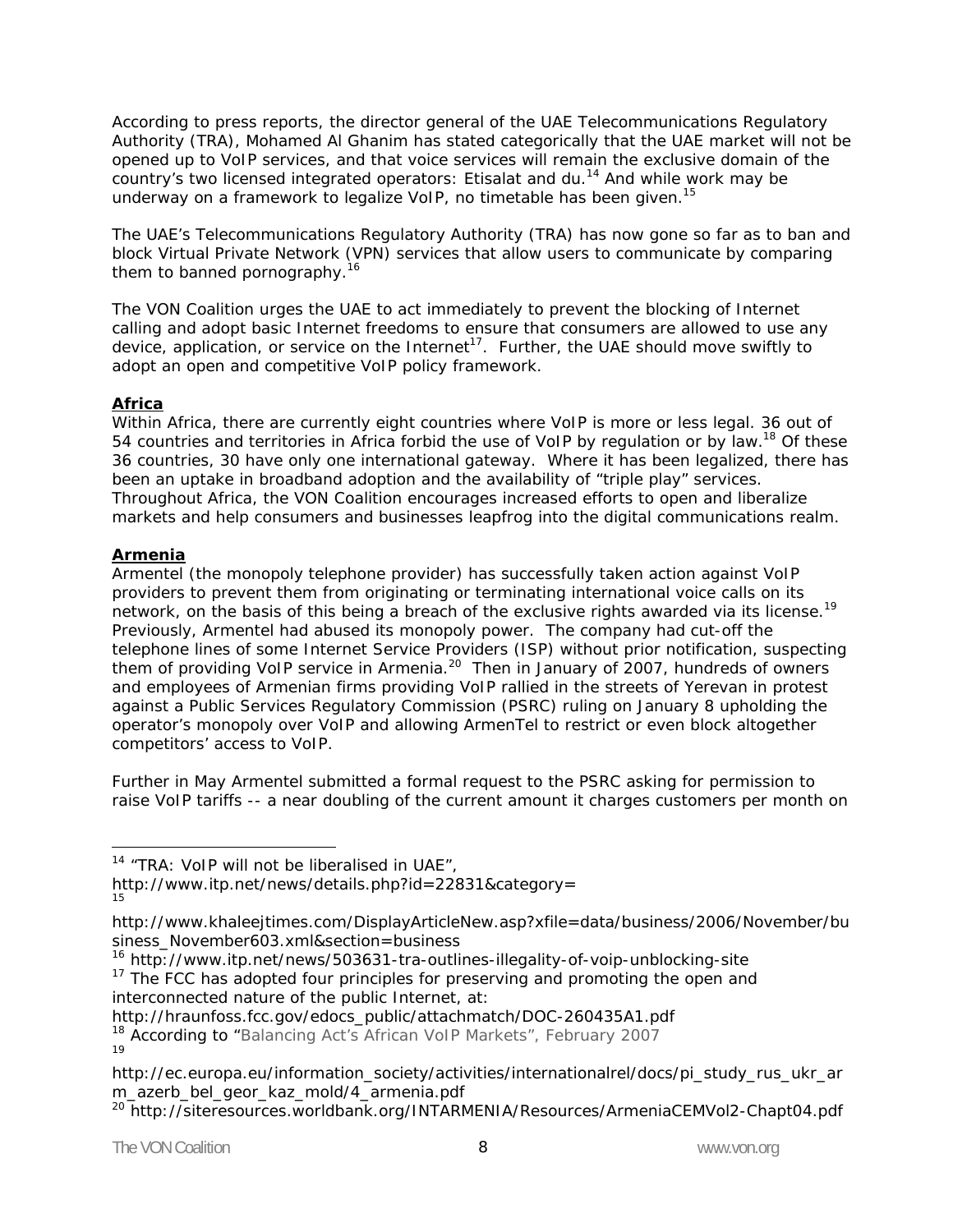a call plan giving them up to six hours worth of inclusive local calls. In addition VoIP providers do not currently have any rights to national numbering resources (whether geographic or non-geographic numbers) which limits competition and stalls consumer benefits.

The VON Coalition urges the PSRC to continue in its efforts to eliminate Armentel's monopoly over telecommunications and VoIP, and to open its market to exciting and innovative Internet communication options.

### **Bangladesh**

In November 2007, the Bangladesh Telecommunication Regulatory Commission (BTRC) fined a VoIP operator \$18 million calling VoIP and illegal call termination business and indicating that international call termination to Bangladesh is a licensed service and is currently reserved only for the state-owned telephone operator Bangladesh Telegraph and Telephone Board  $(BTTB).<sup>21</sup>$ 

Consumers and businesses in Bangladesh are missing out on the power and potential that VoIP has to offer. The VON Coalition urges the BTRC to act immediately to open its market to Internet communication, to prevent the blocking of Internet calling, and adopt basic Internet freedoms to ensure that consumers are allowed to use any device, application, or service on the Internet. Further, Bangladesh should move swiftly to adopt an open and competitive VoIP policy framework.

### **Oman**

Last year the VON Coalition reported to USTR that Omantel (both the phone company and the only ISP in Oman) has been blocking all VOIP services. Oman has attempted to block VoIP services in several ways: by blocking DNS servers, blocking ports, deep packet inspection, and banning VoIP software. By blocking these services, VOIP incoming and outgoing traffic has been blocked to and from the country.

This year, Oman's Telecommunications Regulatory Authority (TRA) has taken additional steps to ban VoIP in cyber cafés. A statement issued on March read: "The TRA noticed lately that a number of internet cyber cafés offer basic voice service through the internet provided by foreign companies that are not licensed to provide telecoms in the Sultanate." Only the incumbent Omantel is currently licensed to offer VoIP, and the TRA warned that punishments for violating Royal Decree No. 30/2002 (providing voice services without a license) ranged from a fine of up to OMR50,000 (USD130,000) to two years in prison.

The VON Coalition believes consumers should be allowed to use any device, application, or service on the Internet that they choose using the bandwidth for which they pay. The Coalition urges regulators in Oman to immediately open up its market to the vast benefits that VoIP can deliver.

### **Saudi Arabia**

The VON Coalition continues to have concerns about market barriers in Saudi Arabia. Saudi Arabia is working to be an IP technology leader $^{22}$  which is helping the country move toward its goal of being a "connected kingdom." However, the VON Coalition is deeply troubled that

<sup>21</sup> http://www.thedailystar.net/story.php?nid=11319

 $22$  Cisco Saudi Arabia is the fastest growing region in the world http://www.tmcnet.com/usubmit/2006/11/12/2069223.htm